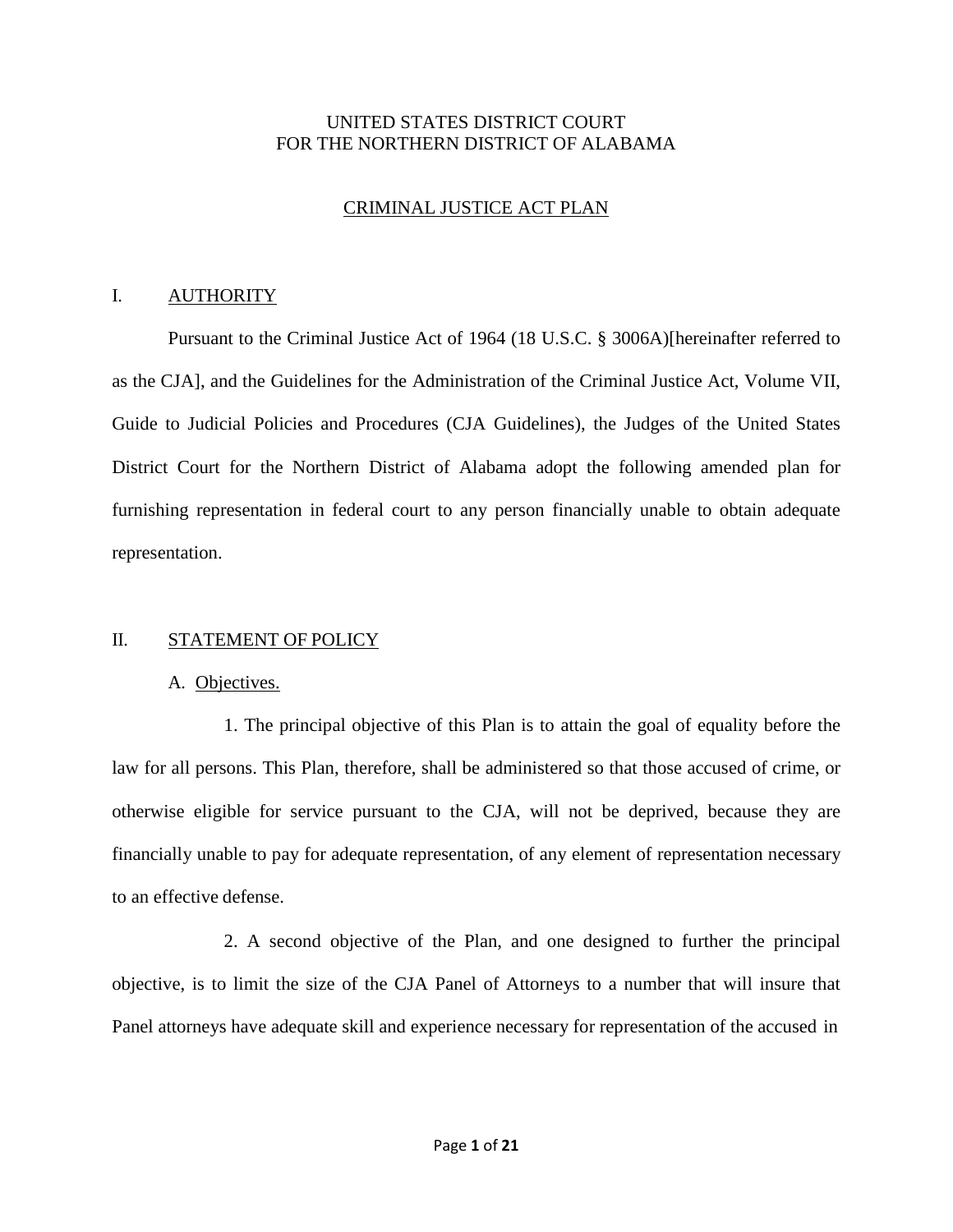federal court, and to facilitate proper training and professional development of the Panel members.

3. The further objective of this Plan is to particularize the requirements of the CJA and the CJA Guidelines in a way that meets the needs of this District.

B. Compliance.

1. The Court, its Clerk, the Federal Public Defender Office, and private attorneys appointed under the CJA shall comply with the CJA Guidelines approved by the Judicial Conference of the United States and/or its Defender Services Office and with this Plan.

2. The Federal Public Defender and each private attorney shall be provided by the Clerk of Court with a then-current copy of this Plan upon the attorney's first appointment under the CJA or designation as a member of the Panel of Private Attorneys under the Criminal Justice Act (CJA Panel). The Clerk shall maintain a current copy of the CJA Guidelines for the use of members of the CJA Panel and shall make known to such attorneys its availability.

# III. PROVISION OF REPRESENTATION

A. Mandatory Appointment of Counsel

Representation shall be provided in this District for any financially eligible person who:

1. is charged with a felony;

2. is charged with a misdemeanor, unless the charge is a petty offense for which incarceration will not be imposed;

3. is a juvenile alleged to have committed an act of juvenile delinquency as defined in 18 U.S.C. § 5031;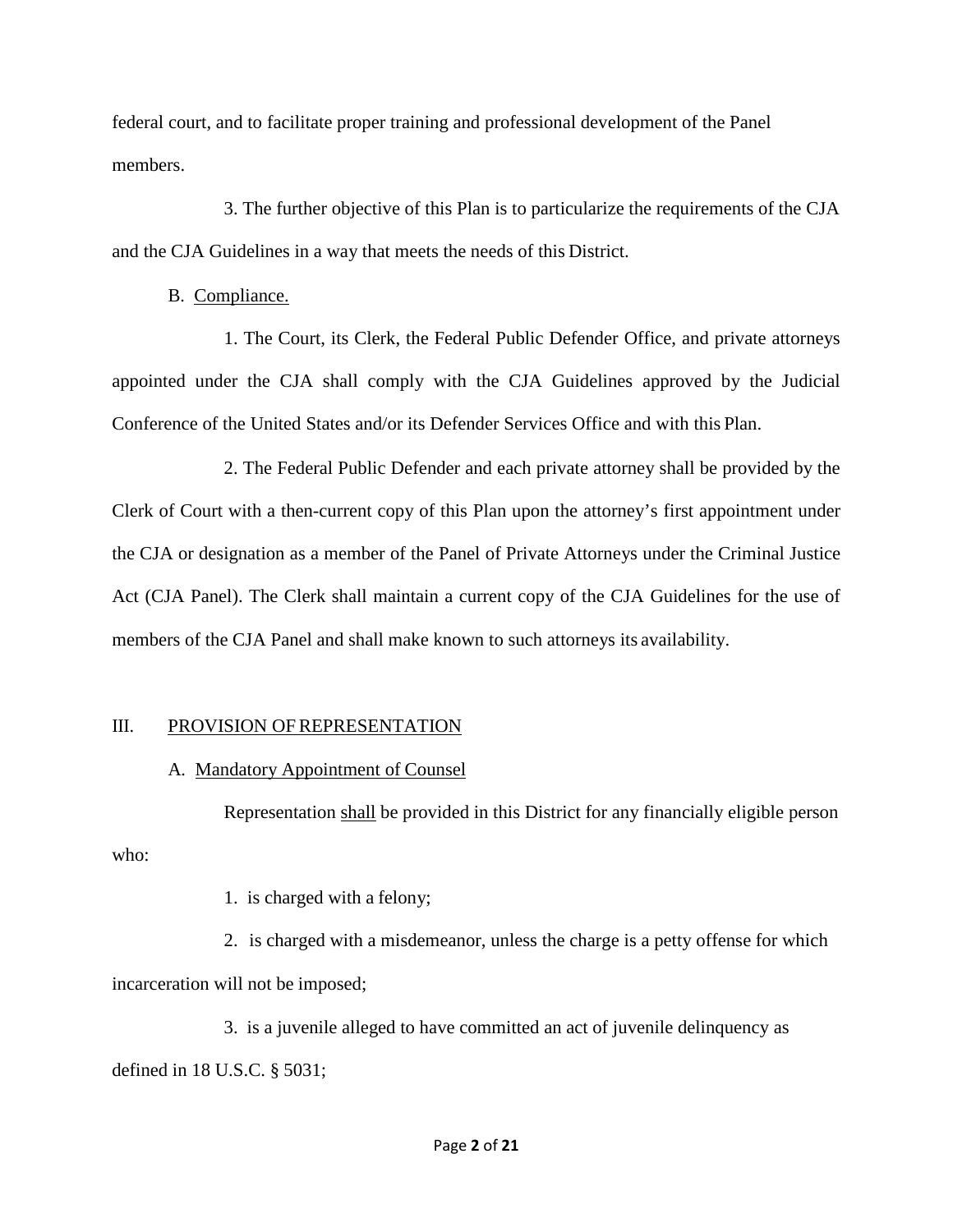4. is charged with a violation of probation or supervised release in a felony case or a misdemeanor case in which a term of imprisonment may be imposed (unless the presiding judicial officer announces in advance that a term of imprisonment will not be imposed);

5. is under arrest, when such representation is required by law;

6. is entitled to appointment of counsel in parole proceedings;

7. is subject to a mental condition hearing under 18 U.S.C. §§ 4241-4247;

8. is in custody as a material witness;

9. is seeking to set aside or vacate a death sentence under 28 U.S.C. § 2254 or § 2255;

10. is entitled to appointment of counsel in verification of consent proceedings pursuant to a transfer of an offender to or from the United States for the execution of a penal sentence under 18 U.S.C. § 4109;

11. is entitled to appointment of counsel under the Sixth Amendment to the Constitution;

12. faces loss of liberty in a case, and federal law requires the appointment of counsel; or

13. is charged with a crime that may be punishable by death or is seeking appellate or habeas review of a sentence of death. The Court shall consult 18 U.S.C. §§ 3005, 3006A, and 3599, and the Guide to Judiciary Policy, Vol. 7A, in determining the appointment and compensation of counsel in these cases and the authorization and payment of persons providing investigative, expert, and other services.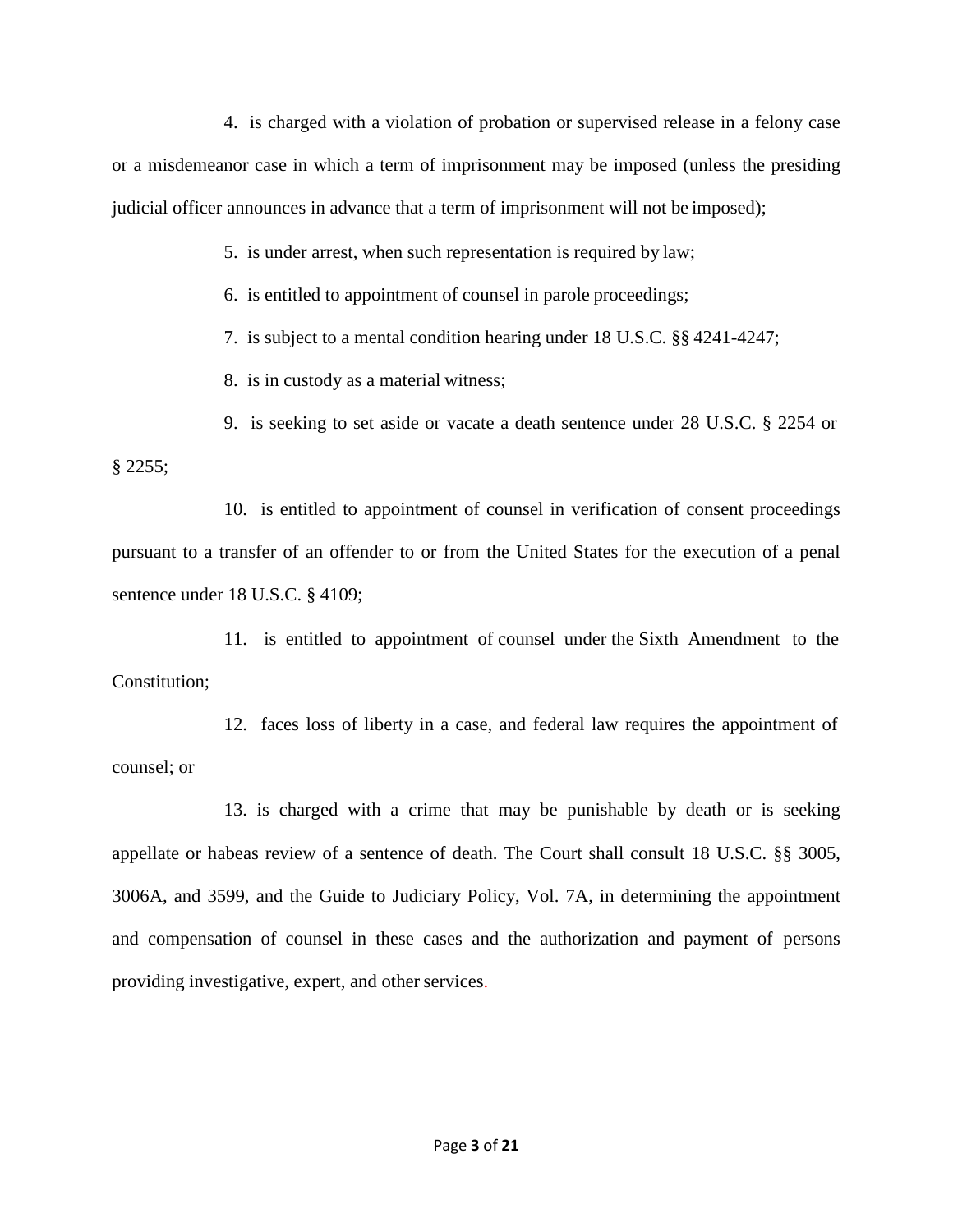#### B. Discretionary Appointment of Counsel

Whenever the judicial officer determines that the interests of justice so require, representation may be provided in this District for a financially eligible person who:

1. is charged with a petty offense (Class B or C misdemeanor, or an infraction) for which a sentence to confinement is authorized;

2. is seeking relief, other than to set aside or vacate a death sentence, under 28 U.S.C. §§ 2241, 2254, or 2255;

3. is charged with civil or criminal contempt and faces a loss of liberty;

4. has been called as a witness before a grand jury, a court, the Congress, or a federal agency or commission which has the power to compel testimony, and there is reason to believe, either prior to or during testimony, that the witness could be subject to a criminal prosecution, a civil or criminal contempt proceeding, or faces a loss of liberty;

5. is proposed by the United States Attorney for processing under a pretrial diversion program; or,

6. is held for international extradition under Chapter 209 of Title 18, United States Code.

## C. Scope of Representation

Representation provided under this Plan shall include counsel and investigative, expert and/or other services necessary for an adequate defense.

## D. Source of Representation

1. Federal Public Defender Organization - A Federal Public Defender Organization has been established to provide representation in accordance with 18 U.S.C. §§ 3006A(g)(1) and (g)(2)(A). The Federal Public Defender Organization shall provide legal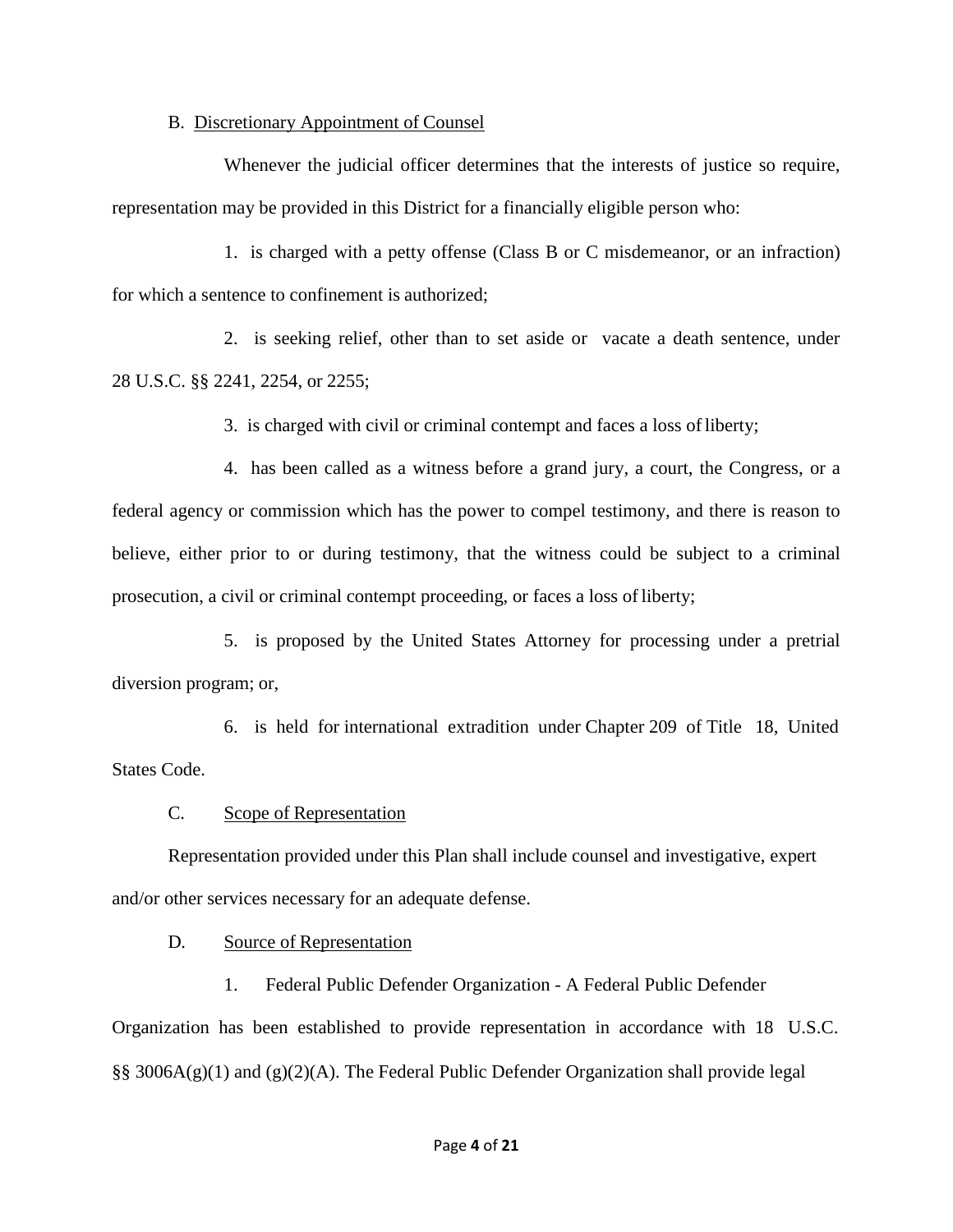services throughout the district and shall maintain offices in Birmingham, AL and Huntsville, AL. The Federal Public Defender shall (i) file notice of appearance in all cases and (ii) shall be responsible for the supervision and management of the Federal Public Defender Office. The Federal Defender Organization shall accept approximately 75% of appointments.

2. CJA Panel Counsel - In addition to the Federal Public Defender Organization, a CJA Panel shall provide legal services throughout the district. The CJA Panel's composition and governance is set forth in this Plan. The CJA Panel shall be assigned no less than 25% of the annual appointments.

3. Qualified counsel retained by individuals charged with federal criminal offenses.

## IV. GOVERNANCE OF THE CRIMINAL JUSTICE ACT SYSTEM

## A. CJA Administrative Committee

1. Subject to the supervision of the Court, the administration of this Plan and governance of the CJA Panel created by this Plan shall be delegated to a committee composed of an active United States District Judge of the Court, a United States Magistrate Judge of the Court, the Panel Representative/Resource Counsel for the District, the Federal Public Defender for the District, and three (3) to five (5) attorneys admitted to the bar of the Court and selected and appointed by the Court. Although not required, it is preferred that such attorneys be members of the CJA Panel. Also, it is preferred that such attorneys be appointed from the different geographical areas covered by the Northern District. Such committee shall be known as the "CJA Administrative Committee" and referred to herein as "theCommittee."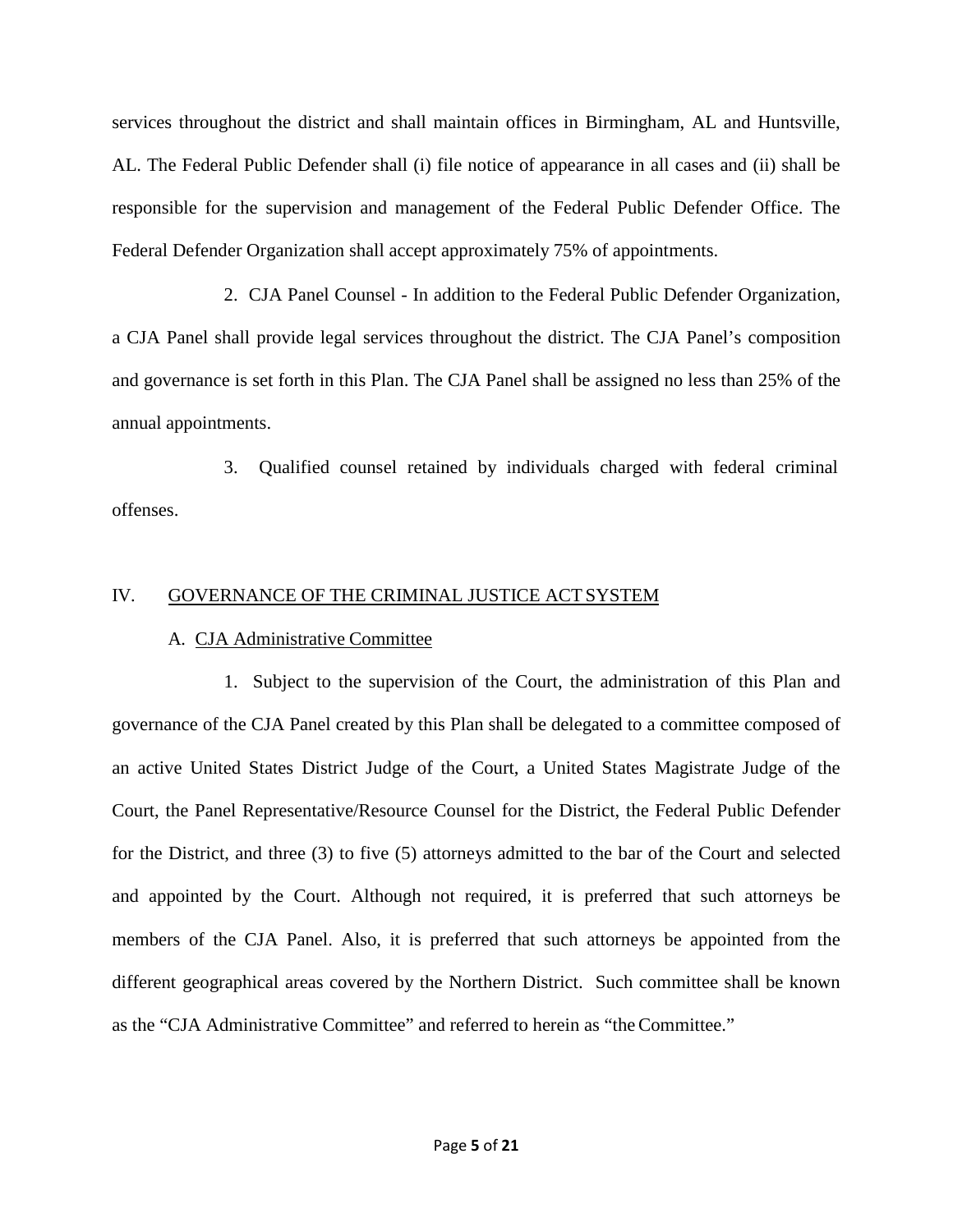2. The United States District Judge, the United States Magistrate Judge, and the Panel Representative/Resource Counsel for the District, and the Federal Public Defender for the District shall serve on the Committee for such length of time as the Court may determine. The attorneys serving on the Committee shall be appointed for staggered three-year terms, with approximately one-third appointed initially for a three-year term, a second one-third being appointed initially for a two-year term, and the remainder being appointed initially for a one-year term. All appointments following the original appointments provided in the preceding sentence shall be for three years. Appointments to the committee are revocable by majority vote of the active judges of the Court. A successor appointed during the term of his/her predecessor appointee shall serve out the term of the predecessor appointee before being appointed to a full term. Attorneys serving on the Committee may be re-appointed and may serve more than one term.

3. The Chair of the Committee shall be selected from among the members of the Committee for renewable one-year terms, not to exceed three (3) consecutive terms.

4. Subject to oversight by the Court, the Committee shall have the principal responsibility for managing the CJA Panel, including the following powers and responsibilities:

a. Reviewing and determining applications by attorneys for admission to the CJA Panel, and assigning the Tier of the CJA Panel (see Section V.C. below) to which the attorney is admitted.

b. Determining whether attorneys admitted to the CJA Panel should be removed for any reason, including, but not limited to, poor service, misconduct, incompetence, mental or physical disability, or failure to comply with training and continuing legal education requirements.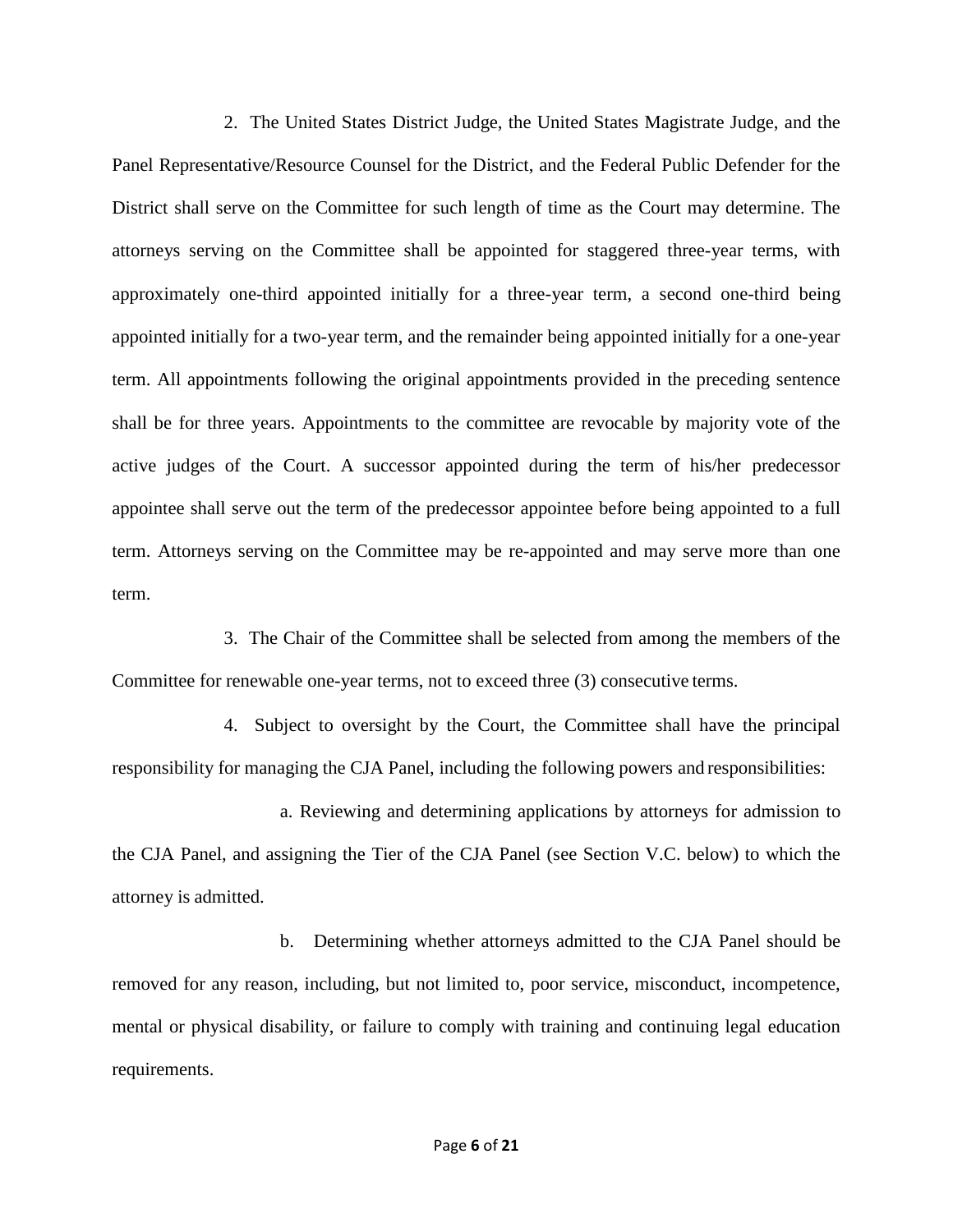c. Planning and providing educational and professional-training opportunities to members of the CJA Panel.

d. Reviewing, at the request of a judicial officer or CJA panel attorney, submitted payment vouchers for reasonableness and compliance with appropriate Administrative Office guidelines.

e. Investigating complaints against or involving members of the CJA Panel, and imposing appropriate disciplinary sanctions, including admonishment, reprimand, suspension from the CJA Panel, and/or removal from the CJA Panel.

f. Identifying and defining any operating difficulties encountered in the administration of the CJA Panel and making recommendations to the Court for appropriate changes.

g. Such other powers and responsibilities as are necessary and proper to the management and regulation of the CJA Panel.

5. The Clerk of Court, or his or her designee, and the District Court Training Coordinator shall be ex officio, non-voting members of the committee. The Committee will be permitted to use the staff of the Clerk for clerical and record-keeping matters, and from time to time, the Committee may invite other persons, such as a representative of the United States Probation Office or the United States Marshals Service, to address issues of concern to the Committee.

6. Attorney members of the Committee shall serve without compensation, and nothing herein shall be construed as creating or vesting any right or privilege.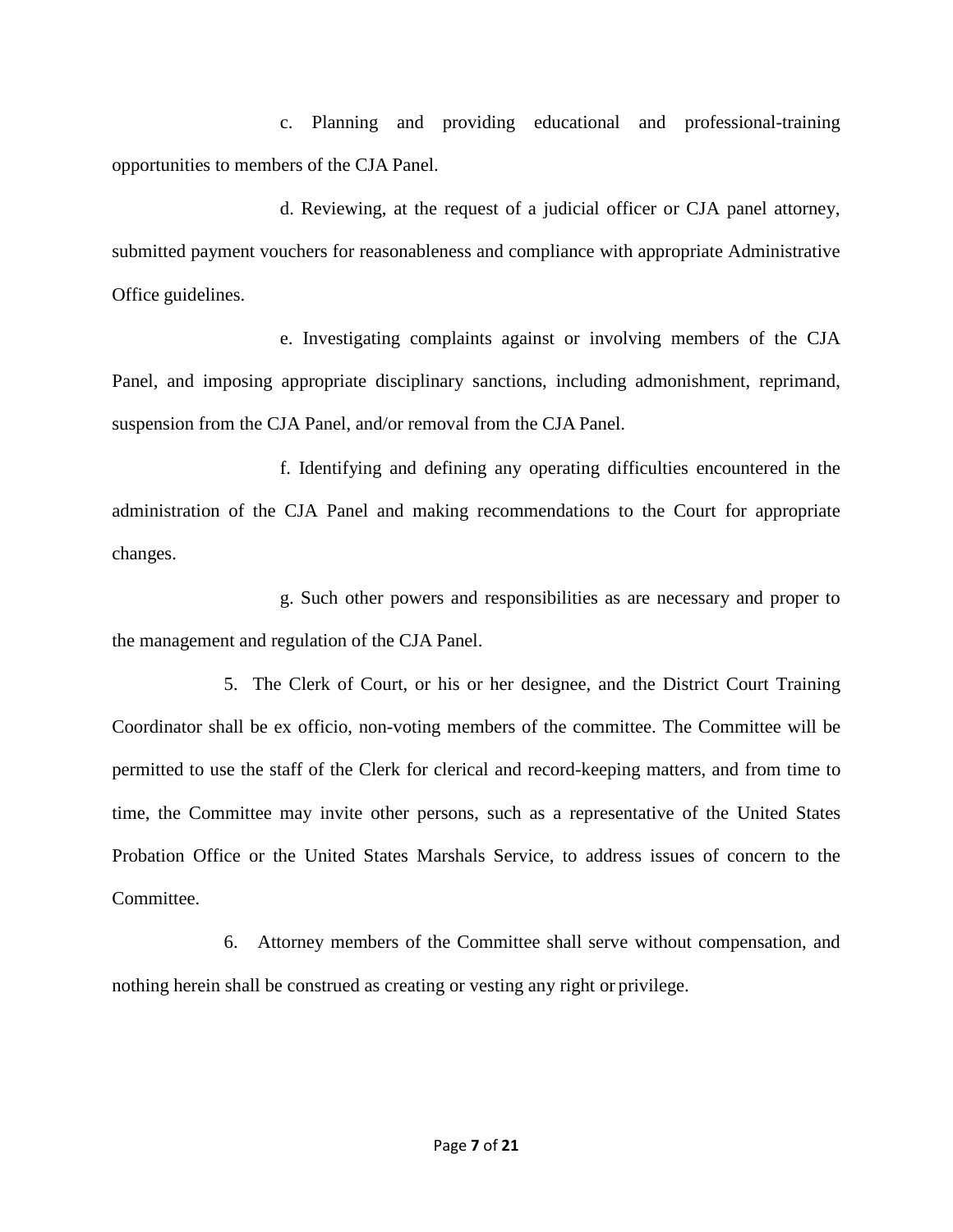#### B. Responsibility of the Court

Although this Plan establishes the CJA Administrative Committee to exercise principal responsibility for management of the CJA Plan and System and to advise the Court in matters concerning the CJA System, the Court retains the ultimate responsibility for management and operation of the CJA Panel, and may, by majority vote of the active district judges, modify or override any action taken by the Committee.

### C. Voucher Review

1. Any judicial officer charged with approving a request for payment under the Criminal Justice Act may request that the Committee review a submitted payment voucher for reasonableness and compliance with applicable CJA Guidelines. The Committee may make a recommendation to the judicial officer concerning payment, modification, or rejection of the submitted payment voucher. The Committee shall meet and review such vouchers within fifteen (15) days after any such request. In conducting the review, the Committee may seek additional information from the judicial officer requesting the review, the attorney who submitted the voucher, or any other source of information relevant to the voucher. The Committee shall make its recommendation to the judicial officer within thirty (30) days of the initial request for review, supplying a copy of its recommendation to the affected attorney.

2. Panel attorneys submitting vouchers for payment for services under the Criminal Justice Act have a right to request a review of the submitted voucher in any instance in which a judicial officer has expressed concerns about the voucher or has reduced the amount of payment claimed. The attorney shall submit a written request for review to the Clerk of Court not later than seven (7) calendar days after notification that the submitted voucher has been reduced or otherwise questioned by the judicial officer. The courtroom deputy to whom the voucher is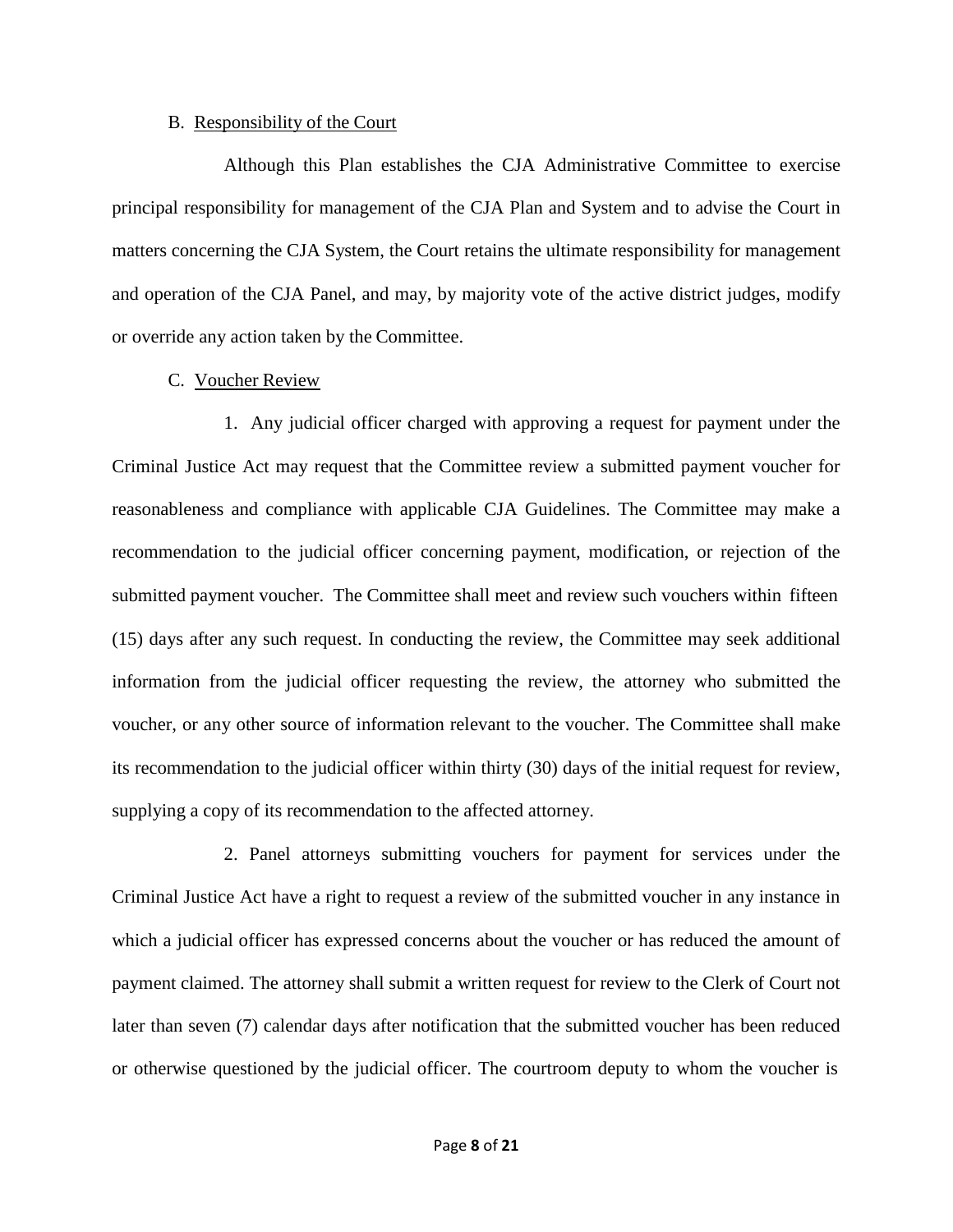returned following review and approval by the presiding judicial officer shall notify the attorney by a docket-event entry in the CM/ECF system that the voucher has been signed and that the seven-day period for the attorney to seek review before the CJA committee has commenced. The seven-day time period runs from the date of this docket entry. Weekends and holidays are not excluded from calculation of the seven-day time period, except that if the last day falls on a weekend or holiday, the attorney shall have until 5:00 p.m. the next business day to make his request for review. The Clerk shall forward the request to the chairman of the Committee, who shall convene a meeting of the Committee within ten (10) days after the submission of the request for review. If no timely written request for review is received by the Clerk, the voucher shall be processed in the ordinary course of business as approved by the judicial officer. In conducting the review, the Committee may seek additional information from the judicial officer requesting the review, the attorney who submitted the voucher, or any other source of information relevant to the voucher. The Committee shall make its recommendation to the judicial officer within thirty (30) days of the initial request for review, supplying a copy of its recommendation to the affected attorney. Although the Committee may make a recommendation concerning the voucher, the final decision concerning payment, modification, or rejection of the voucher rests with the judicial officer who was assigned to the case in which the services claimed by counsel were performed.

## V. CRIMINAL JUSTICE ACT PANEL

#### A. Limitation on the Size of the CJA Panel

The Committee shall, from time to time, determine the proper size of the CJA Panel within the range of not fewer than twenty (20) attorneys and not more than seventy-five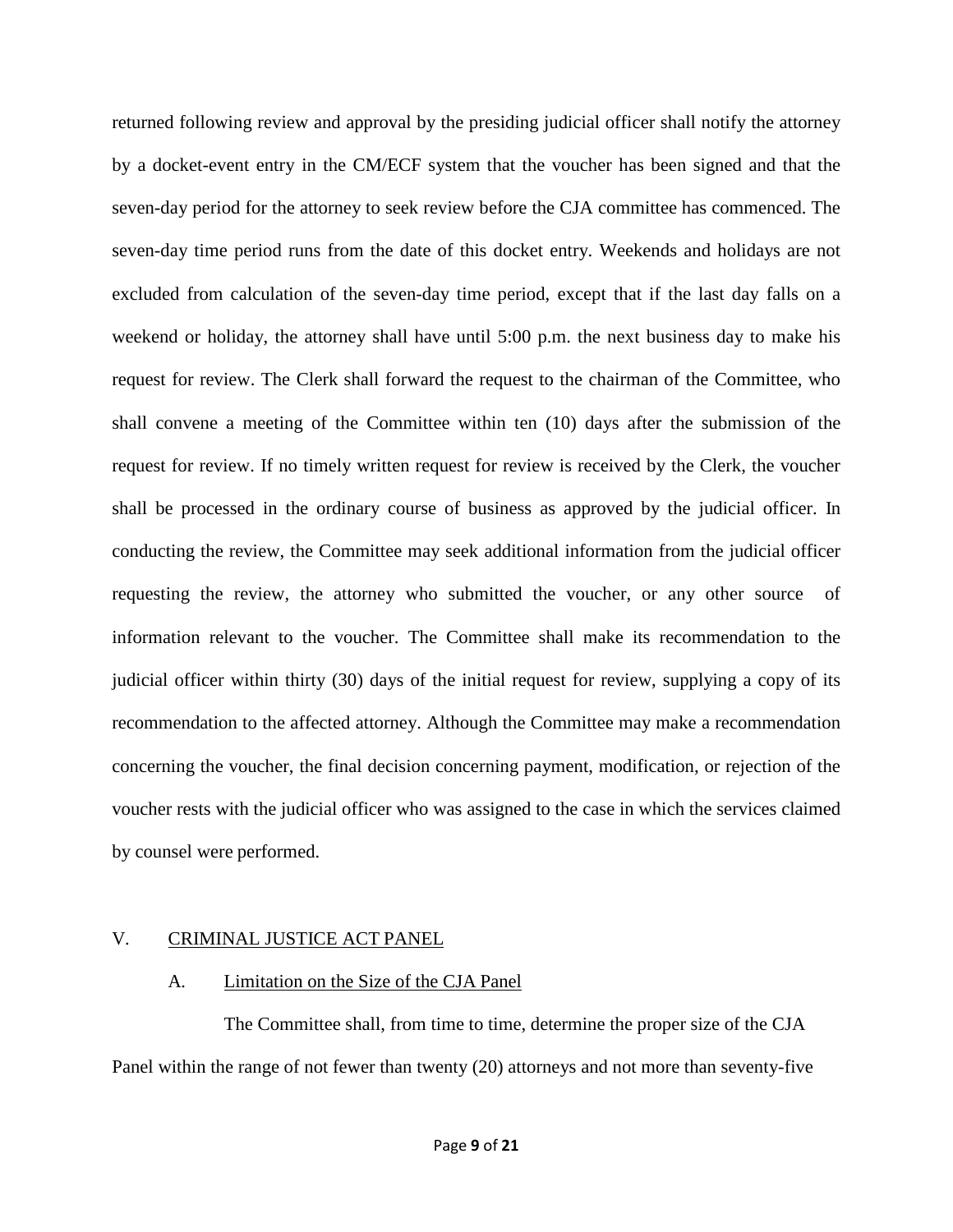(75) attorneys. Reductions in the size of the CJA Panel determined by the Committee to be appropriate shall be accomplished through attrition; provided, however, that nothing herein shall be construed as creating or vesting any right to be admitted to or to remain a member of the CJA Panel. Membership on the CJA Panel is at the discretion of the Committee, under the supervision of the Court.

### B. Membership of the CJA Panel

1. Pursuant to the terms of this Plan, CJA Panel attorneys shall be members of the bar of this District. In addition to bar membership, the panel attorneys should have, in the judgment of the Committee, sufficient prior federal and/or state criminal trial experience, significant involvement in serious or complex criminal cases, knowledge of the Sentencing Guidelines and the Bail Reform Act, and knowledge of other relevant areas of criminal practice. Attorneys shall apply for admission to the CJA Panel by completing an application substantially in the form of Appendix I, annexed hereto.

2. The CJA Panel shall consist of attorneys recommended by the Committee and approved by a majority vote of the active judges of the District.

3. Those attorneys approved as provided in the preceding paragraph are appointed to the CJA Panel for a three-year term. As the expiration of the three-year term approaches, the Committee shall provide the Court with the names of those attorneys that, in the view of the Committee, should continue for another three-year term. The Court shall consider the recommendations of the Committee and issue a letter or order reappointing those attorneys the Court wishes to continue serving on the panel. The responsibility for initiating this process rests with the Committee, and there is no need for a panel member to reapply for appointment.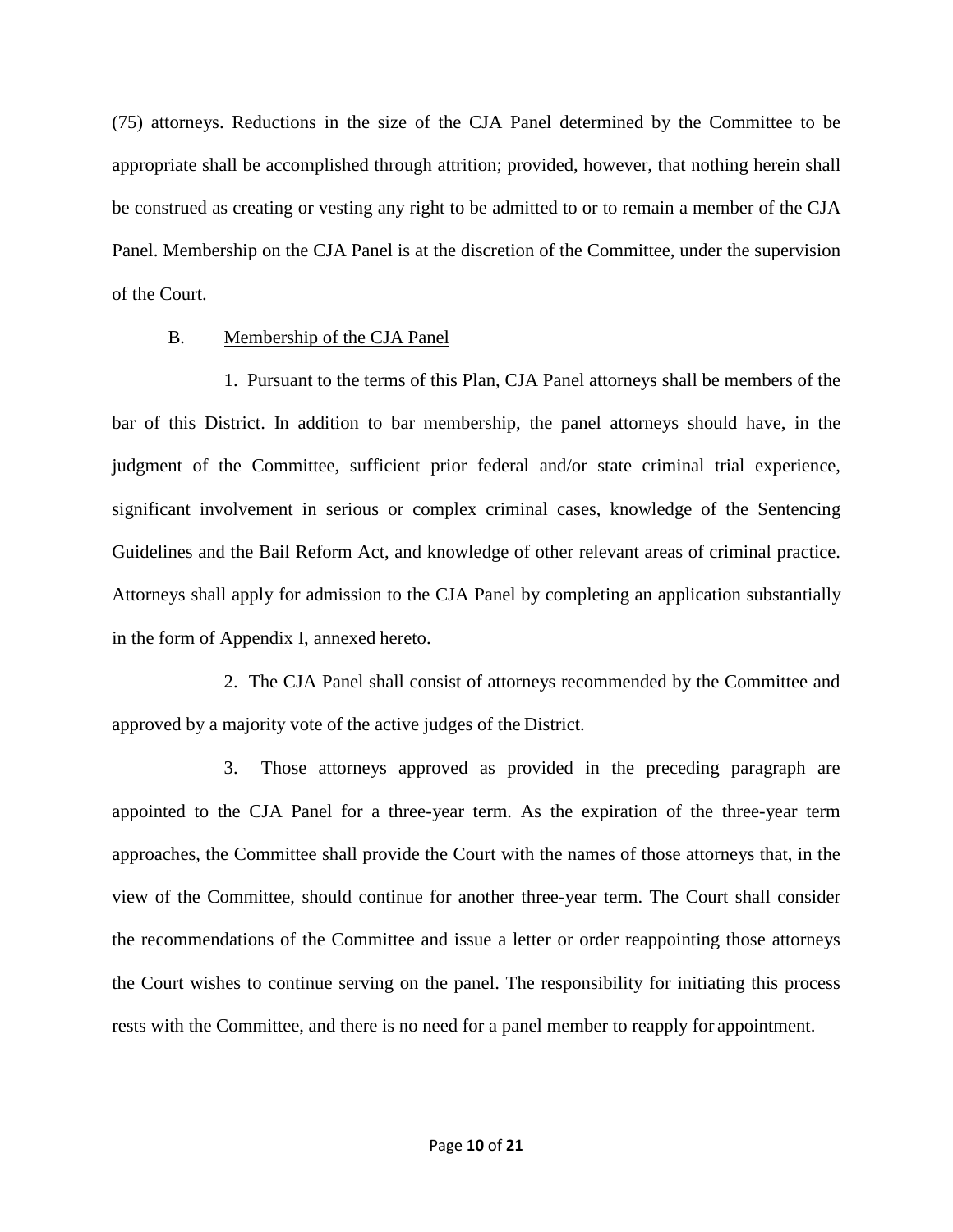4. To maintain his or her continued eligibility to serve on the CJA Panel, each attorney shall certify to the Committee that he or she has attended at least twelve hours of continuing legal education focused on federal criminal law and procedure sponsored or approved by the Committee during that calendar year. Failure of an attorney in any calendar year to comply with these requirements may result in the removal of the attorney from the CJA Panel.

5. An attorney may, during his or her three-year term, be removed from the Panel by a majority vote of the active district judges.

### C. Panel Tiers

1. The CJA Panel shall consist of two tiers, identified as Tier One and Tier Two, and attorneys applying for admission to the CJA Panel shall be assigned to one of the tiers by the Committee, in its discretion, based upon the training, experience, and skill of the applicant. The objective is to place the most experienced and skilled attorneys in Tier One, and to assign attorneys with less experience in Tier Two. Certain Tier One attorneys may be further classified as suitable for appointment to "Complex" cases, such as death-penalty prosecutions or habeas actions, or other extraordinarily complex or difficult cases, and such attorneys shall be denominated as "Tier One- Complex" counsel. All other Tier One counsel shall be denominated "Tier One-General."

2. Attorneys in the "Tier One-General" classification may be appointed to any case, with a preference for appointment to cases that are complex or which involve difficult or unusual defendants. Attorneys assigned to Tier One must have practiced law for at least five (5) years, generally with an emphasis in federal criminal practice, and must have tried to completion at least five (5) federal criminal jury trials, or one (1) federal and at least (5) state felonytrials.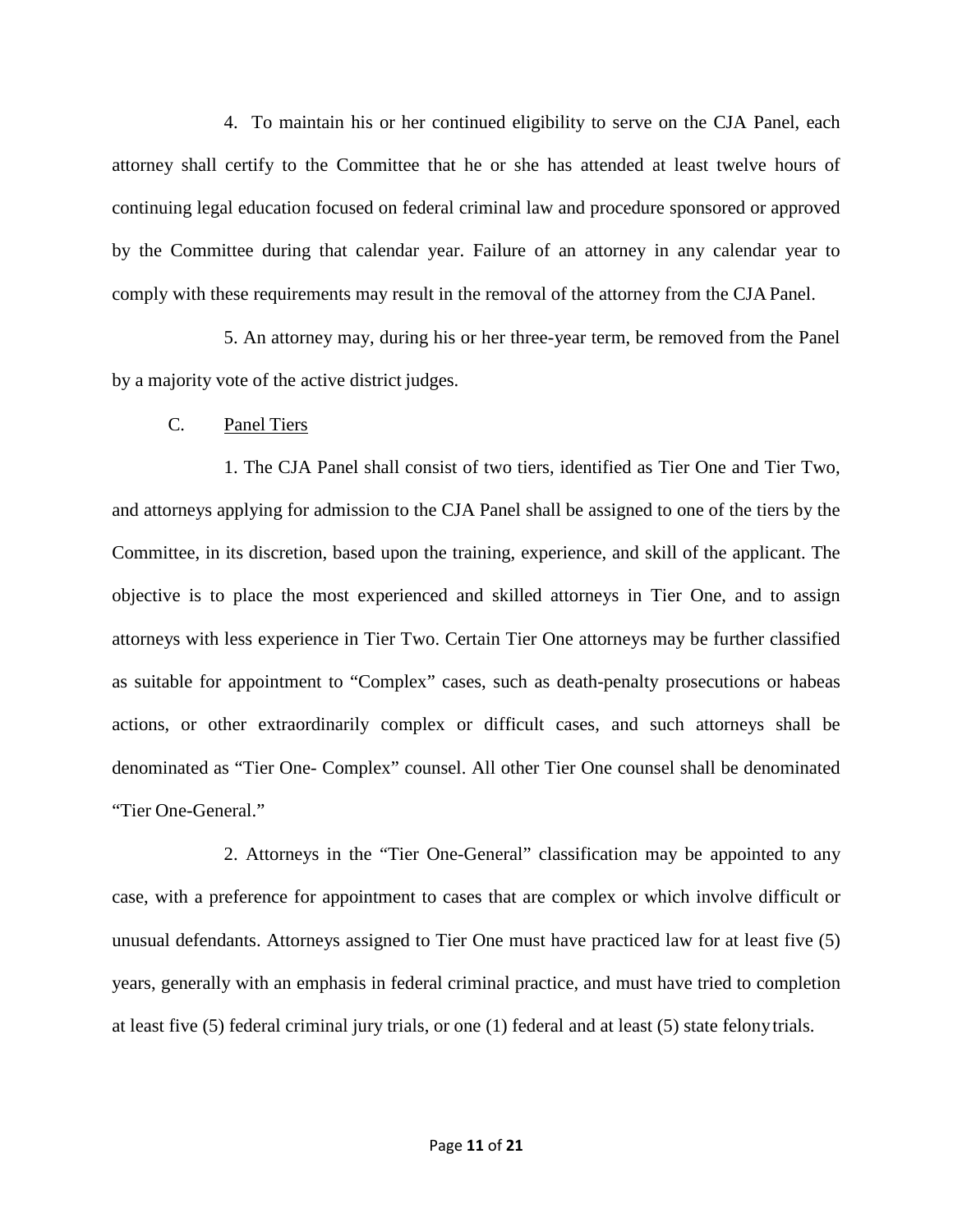3. Attorneys in the "Tier One-Complex" classification may be appointed to any case, but shall be the only attorneys appointed as lead counsel in extraordinarily complex or difficult cases such as death-penalty prosecutions, death-penalty habeas actions, cases involving intense media or public interest, or cases involving highly complex legal, evidentiary, or management problems. Tier One-Complex attorneys shall have practiced law at least ten (10) years and shall have tried to completion at least ten (10) federal criminal trials, or at least five (5) federal criminal trials and at least one (1) state death-penalty trial.

4. Attorneys who do not meet the minimum qualifications for assignment to Tier One shall be assigned to Tier Two of the CJA Panel. Tier Two is regarded as a developmental tier in which young or inexperienced attorneys may be assigned to handle misdemeanor or simple felony cases while developing their skills and experience. Notwithstanding the minimum qualifications described herein, an attorney may apply specially to the Committee for assignment to Tier One, describing any special circumstances, experience, or qualifications that may justify such an assignment notwithstanding the minimum qualifications described herein. In such instances, the decision whether to assign the attorney to Tier One or Tier Two shall be exclusively at the discretion of the Committee. Attorneys assigned to Tier Two shall be appointed only to misdemeanor and simple felony cases involving no more than two defendants in which the defendant to whom the Tier Two attorney shall be appointed is charged with no more than two counts. In cases qualifying under AO Guidelines for appointment of more than one attorney,<sup>1</sup> a Tier Two lawyer may be appointed to assist a Tier One lawyer appointed as lead counsel. Additionally, Tier Two attorneys may volunteer to assist a Tier One attorney without compensation under the Criminal Justice Act.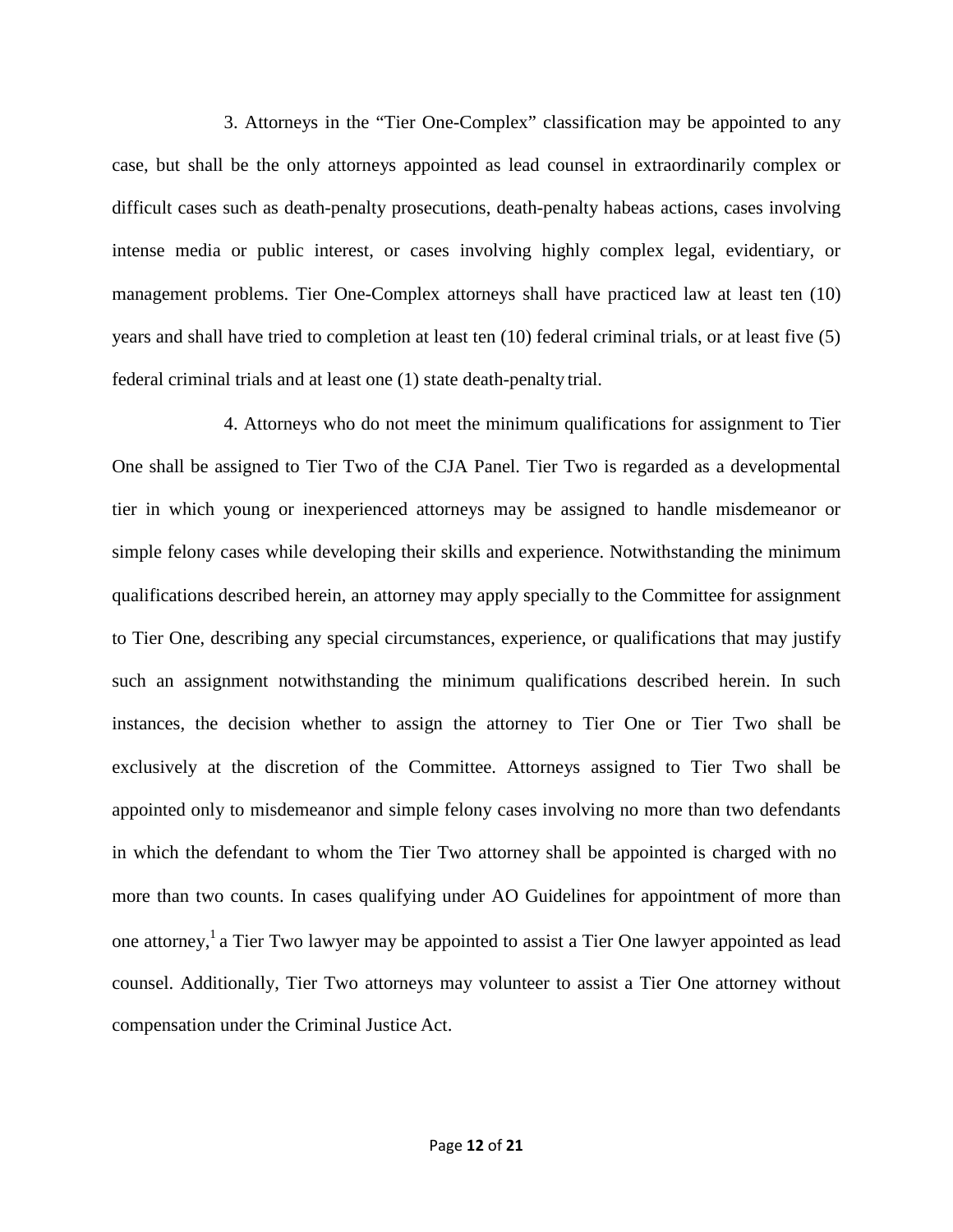5. In the event a judicial officer should determine that a Tier Two attorney was erroneously appointed beyond the limitations stated in the preceding paragraph, in his or her discretion, the judicial officer may remove and replace the erroneously appointed attorney with a Tier One attorney, appoint a Tier One attorney to assist the Tier Two attorney, or, if satisfied with the Tier Two attorney's performance, do nothing and allow the attorney to continue in the case. Nothing herein, however, shall be construed in any way as a basis for finding ineffective assistance of counsel.

#### VI. ASSIGNMENT OF CASES TO THE CJA PANEL

A. Within the limitations relating to the Panel Tiers described above and in sections B, C, and D below, assignment of cases to CJA Panel members shall be made on a random basis except where, due to the nature and/or complexity of the case, an attorney's experience, and/or geographical considerations require otherwise, a judicial officer directs the appointment of a particular panel member.

B. Under the direction of the Committee, the Clerk shall maintain a computerized master list of CJA panel members, divided by Tiers One and Two, from which the Clerk may direct the computer to randomly draw counsel for appointment. With respect to each panel member, the master list shall include the date of each appointment of the member, the case name and number, the date of each refusal ("pass") by the panel member, and the reason for each pass. Although the master list shall not be made public, the Clerk shall also maintain a separate public record of assignments to the CJA Panel, reflecting, with respect to each member of the CJA Panel, the name of the defendant and the case number of the assignments such member hasreceived.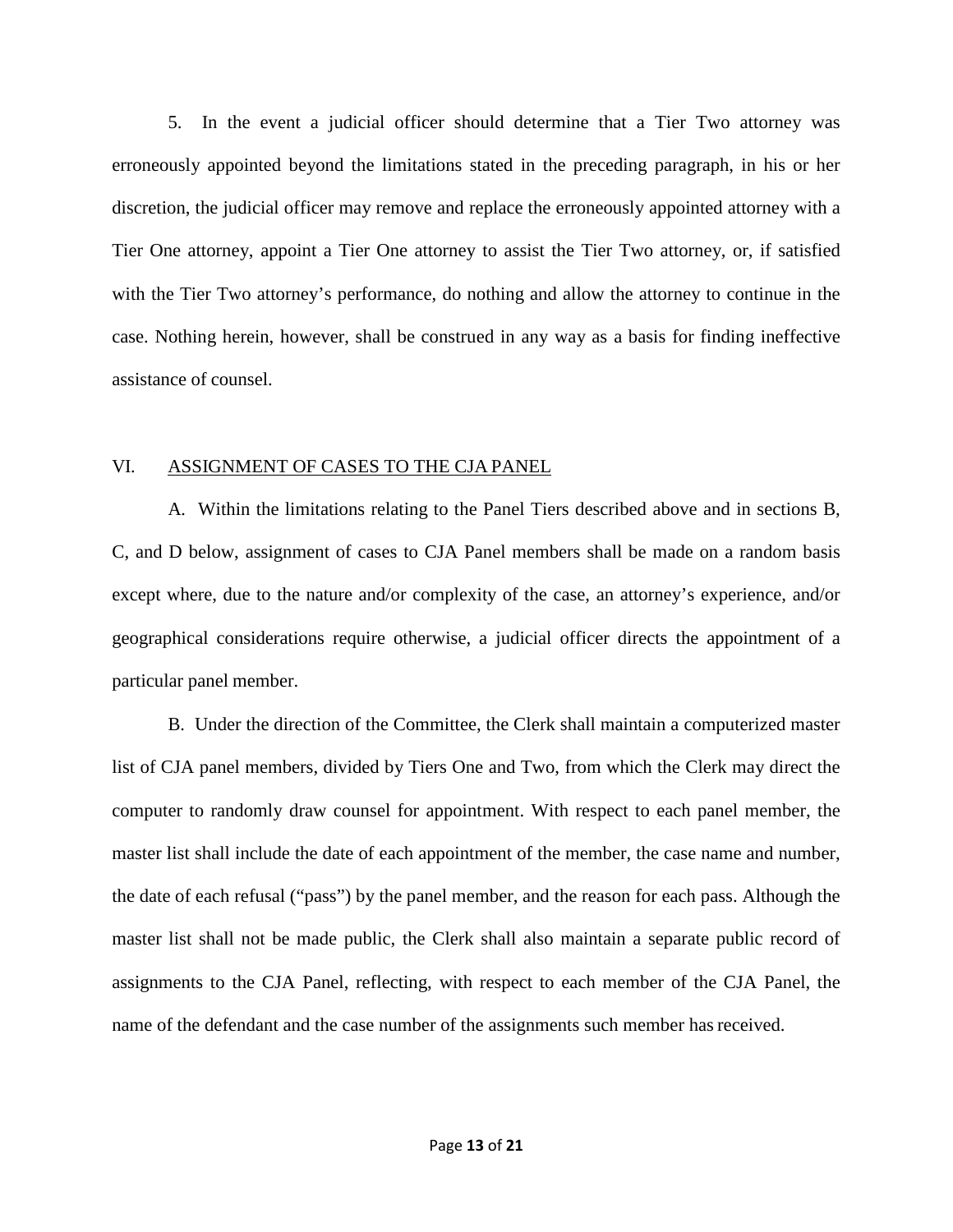C. For arraignment dockets, the magistrate judge responsible for the arraignment docket shall notify the Clerk of the number of CJA Panel members he anticipates needing at the docket for appointment to defendants who appear without counsel, specifying if possible whether and how many cases qualify for appointment of Tier Two attorneys. The Clerk shall then "draw" randomly the requisite number of Panel attorneys and notify the magistrate judge as to those Panel members drawn. The magistrate judge shall contact such attorneys to determine who among them is willing and able to appear at the arraignment docket. The magistrate judge may request that the Clerk "draw" additional Panel members until the magistrate judge has a sufficient number of Panel members needed for the docket.

D. If a panel member has repeatedly passed assignments, the Committee shall make such further inquiry as it deems appropriate, and take such action as may be proper, including making a recommendation to the Court for removal of the member from the CJA Panel.

#### VII. DUTIES OF LAW ENFORCEMENT AND RELATED AGENCIES

#### A. Presentation Of Accused For Appointment Of Counsel.

The United States Attorney or designee or the United States Marshal or designee shall contact the Clerk of the Court and arrange to have the arrested person promptly presented before a judicial officer for determination of financial eligibility and appointment of counsel.

#### B. Pretrial Services Interview.

1. Prior to any probation officer or pretrial services officer interviewing a person subject to proceedings under 18 U.S.C. § 3142 et. seq., the officer shall ask any person who is in custody, or who otherwise may be entitled to counsel under the Criminal Justice Act, whether he or she is financially able to secure representation. In those cases where the person says that he or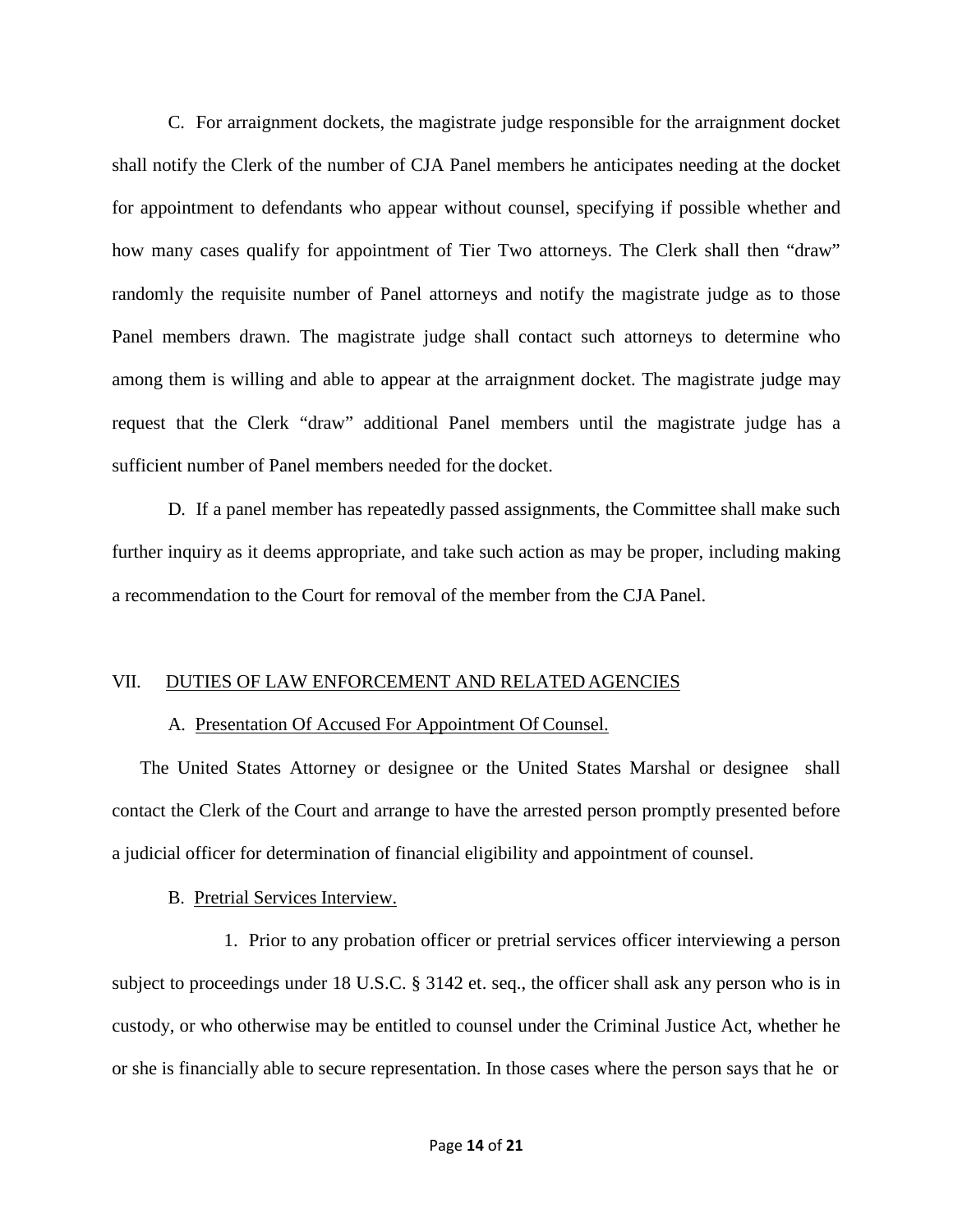she is unable to do so, the officer shall notify the person that he or she is entitled to the appointment of counsel before making any statement to the officer. The officer also shall notify the duty magistrate judge of the possible need for appointed counsel. The duty magistrate judge shall either direct the Federal Public Defender be notified of the potential appointment or shall direct the Clerk to promptly "draw" a Tier One CJA counsel from the computerized master list and notify counsel of the need to appear immediately to assist the arrested person. If counsel so drawn by the Clerk cannot be notified immediately, or is unable to appear immediately to assist the arrested person, the Clerk shall "draw" another Tier One CJA panel member and notify him or her. The Clerk shall continue this process until an attorney is secured to appear immediately to assist the arrested person.

2. Upon completion of the pretrial services interview and at the initial appearance before the court, the magistrate judge shall make such inquiries as are proper under the Criminal Justice Act, and either appoint the Federal Public Defender or the Panel member appearing with the arrested person, or remove or relieve the Federal Public Defender or Panel member from any further representation of the arrested person. In the event the Federal Public Defender or Panel member is appointed by the court to represent the arrested person, the appointment shall be retroactive to the date and time appointed counsel first began assisting the person.

## C. Notice of Indictment or Criminal Information.

The Clerk of the Court shall, no later than first appearance, provide the accused with a copy of the applicable indictment, information, complaint, or petition to modify or revoke probation or supervised release.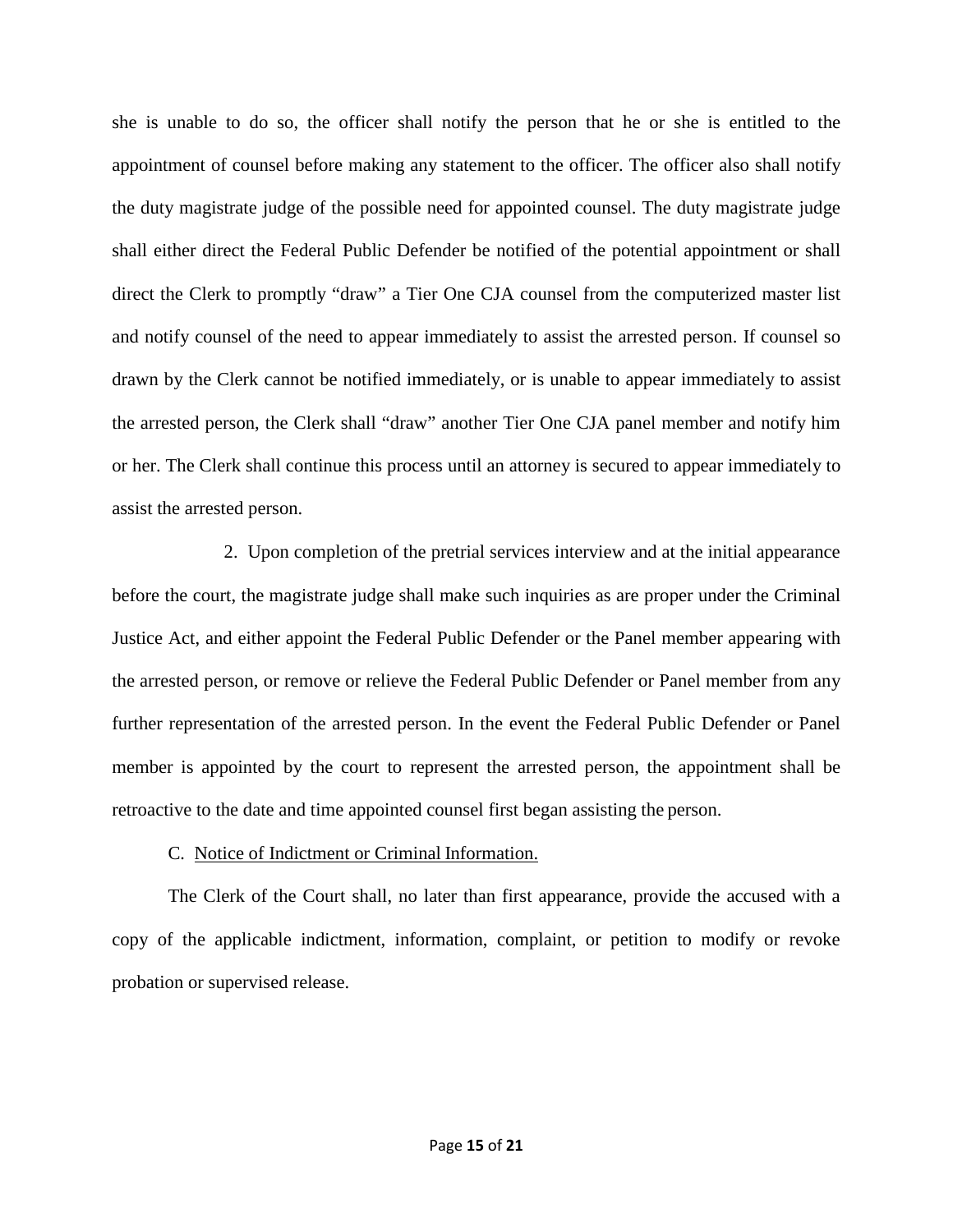### VIII. DETERMINATION OF NEED FOR COUNSEL

## A. Counsel For Persons Appearing Without An Attorney

In every case in which a person is eligible for appointment of counsel pursuant to 18 U.S.C. § 3006A(a) and the person appears without counsel, the judicial officer shall advise that person that he or she has a right to be represented by counsel throughout the case and that counsel will be appointed to represent the person if so desired, if he or she is financially unable to obtain counsel. Whenever the person states that he or she is financially unable to obtain counsel and desires the appointment of counsel, the judicial officer shall inquire into and make a finding as to whether the

person is financially able to obtain counsel.

## B. Counsel For Persons Appearing With An Attorney

When an arrested person has been represented by counsel prior to his or her presentation before a judicial officer under circumstances where such representation is authorized by 18 U.S.C.

§ 3006A(a), counsel may subsequently apply to the judicial officer for approval of compensation *nunc pro tunc*. If an application is made to a magistrate judge, the magistrate judge shall submit a recommendation to a judge of this Court for final approval. If the judge finds that the person has been and is then financially unable to obtain an adequate defense, and that representation was required by law, compensation will be made retroactive pursuant to 18 U.S.C. § 3006A(b).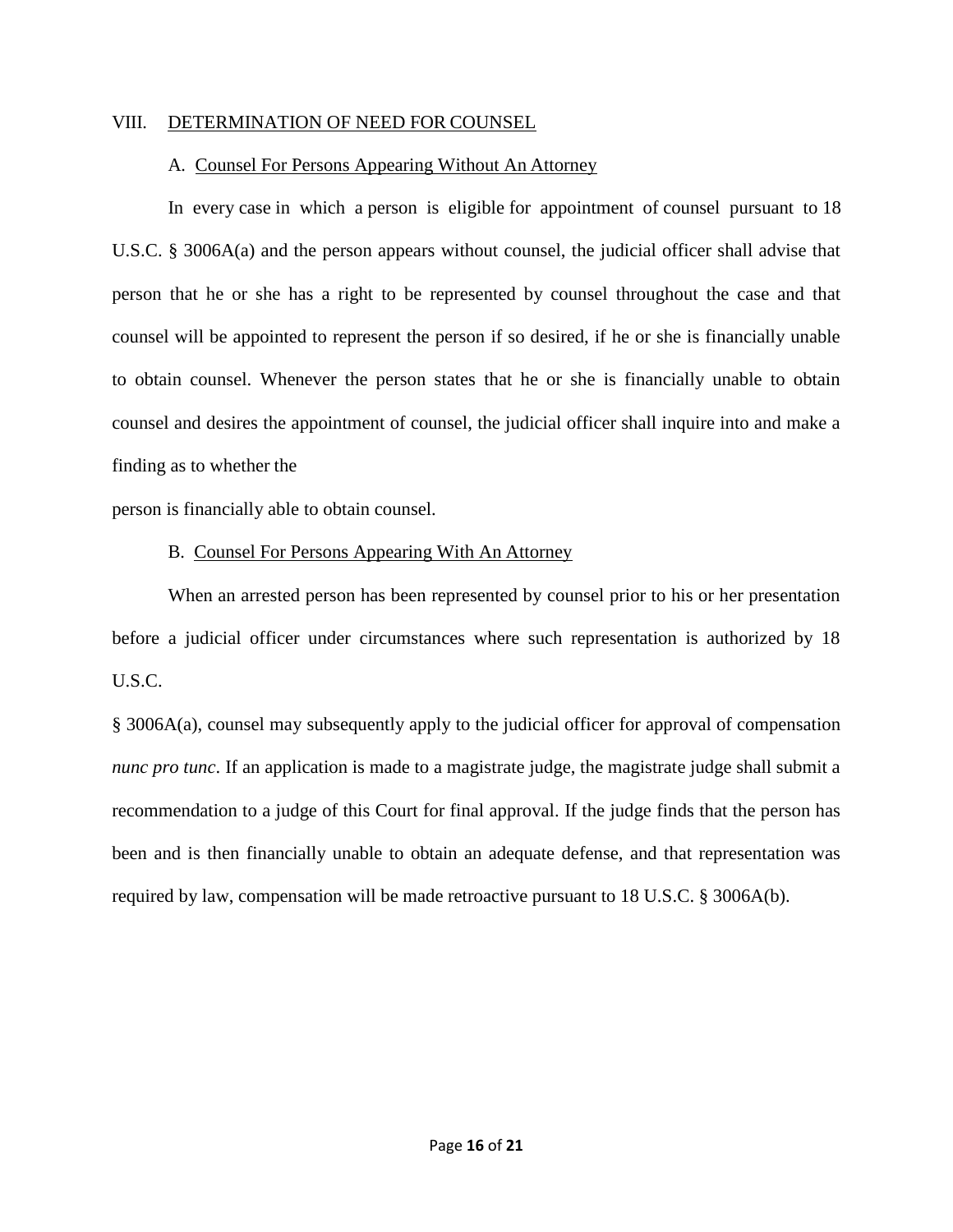### IX. APPOINTMENT OF COUNSEL

## A. The Judicial Officer.

1. In every case in which appointment of counsel pursuant to 18 U.S.C. § 3006A(a) is appropriate, the judicial officer shall appoint counsel promptly if it is found that the person is financially unable to obtain an attorney, unless the person waives his or her right to be represented by counsel.

2. The judicial officer shall appoint the Federal Public Defender or a member of the CJA Panel, except in circumstances where, in the interest of justice, it becomes necessary to appoint some other qualified counsel. The person shall not have the right to select his or her appointed counsel from the Office of the Federal Public Defender, the CJA Panel, or otherwise.

3. Pursuant to 18 U.S.C. § 3005, a person charged with a capital offense is entitled to the appointment of two attorneys, at least one of whom shall be learned in the law applicable to capital cases. In appointing counsel in federal capital prosecutions, the Court shall consider the recommendation of the Federal Public Defender organization, or, if no such organization exists in the district, the Defender Services Office of the Administrative Office of Courts. If following the appointment of counsel in a case in which a defendant is charged with an offense that may be punishable by death, it is determined that the death penalty will not be sought, the Court may reconsider the question of the number of counsel needed.

4. If, at any time after the appointment of counsel, the judicial officer finds that the person is financially able to obtain counsel or make partial payment for the representation, the judicial officer may terminate the appointment of counsel or recommend that any funds available to the person be ordered paid as provided in 18 U.S.C. § 3006A(f).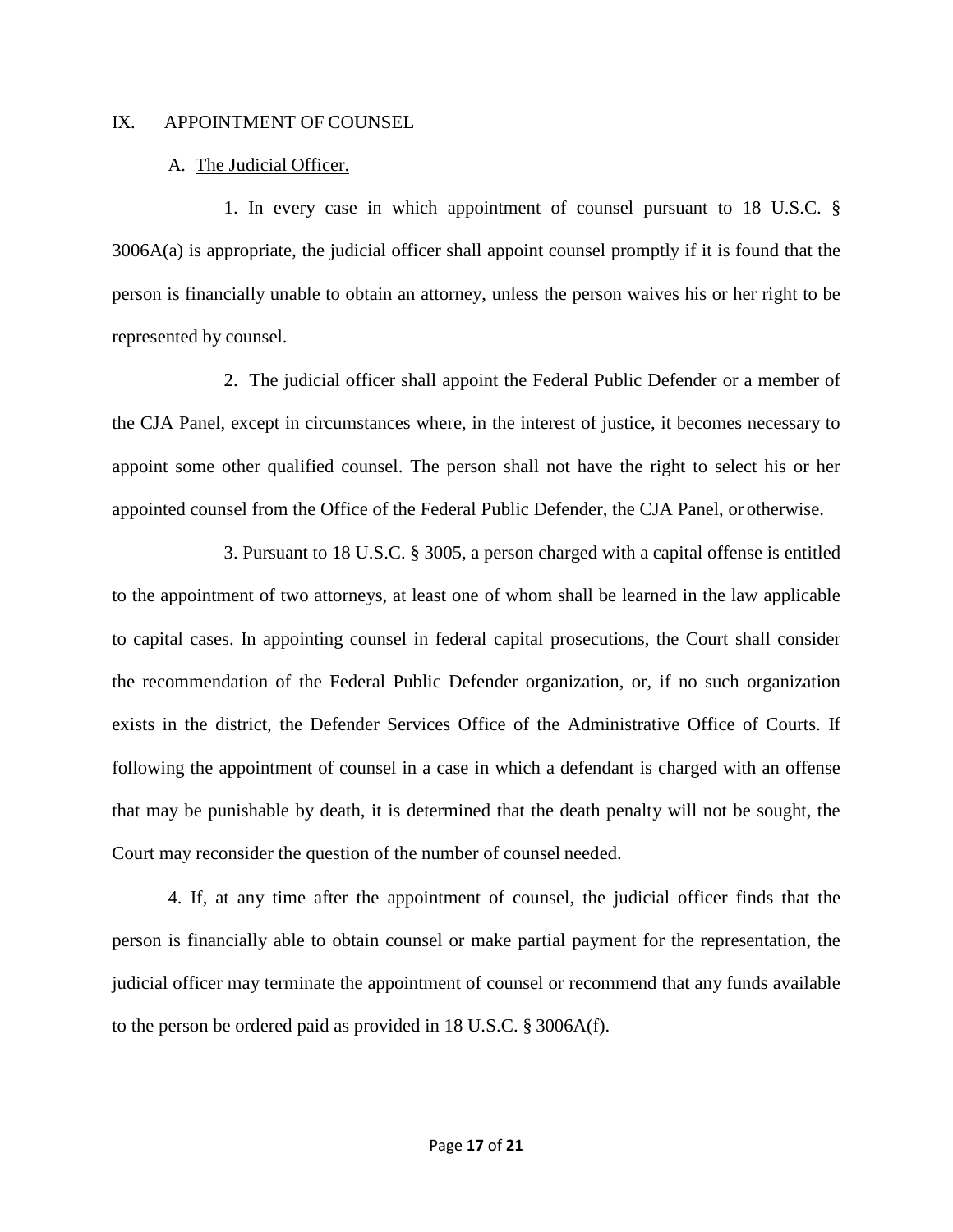5. If, at any stage of the trial proceedings, the judicial officer finds that the person is financially unable to continue to pay retained counsel, the judicial officer may make an original appointment of counsel in accordance with the general procedure set forth in this Plan.

6. If a person having a right to counsel (i.e., where the appointment is not a matter of discretion) is not represented by counsel before the judicial officer and seeks to waive his or her right to have appointed counsel, the judicial officer shall make appropriate inquiry regarding such a waiver. If the person admits or the judicial officer finds that the person is financially able to obtain counsel but declines to do so, the judicial officer shall certify that fact in the record of the proceedings.

B. The Clerk

If a person having a right to counsel desires to have counsel appointed, then

(a) if no affidavit of financial ability to employ counsel has been filed with the Clerk, a form affidavit shall promptly be sent to the person, to be filled out by the person and returned to the Clerk; or

(b) if the notice to the Clerk includes an affidavit of financial inability to employ counsel, the Clerk shall promptly communicate with a judicial officer for consideration of the appointment of counsel.

# C. Obligation Of Counsel

1. Counsel appointed to represent a client under the Criminal Justice Act shall be obligated to provide that client with the same quality, skill, and loyalty of representation as privately retained counsel would provide.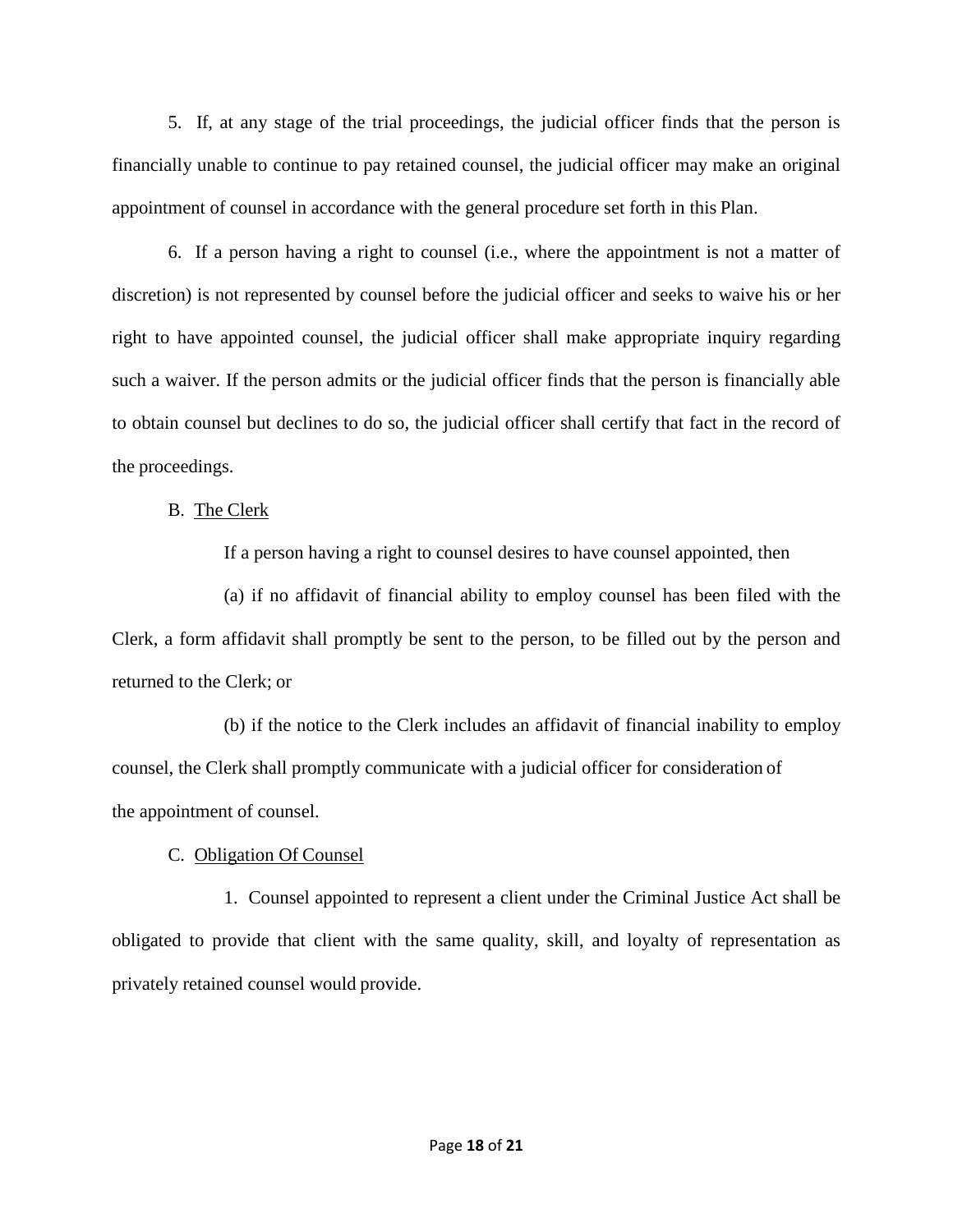2. Attorneys appointed pursuant to the CJA shall conform to the highest standards of professional conduct, including but not limited to the provisions of The Alabama Bar's Rules of Professional Conduct and Guidelines for Professional Conduct.

3. Counsel appointed by a judicial officer shall, unless excused by order of court, continue to act for the person throughout the proceedings in this Court. Appointed counsel is expected to appear personally at all proceedings, with substitutions or the filing of additional appearances permitted only with leave of the Court. The judicial officer before whom a case is pending may, in the interest of justice, substitute one appointed counsel for another at any stage of the proceedings.

4. If, at any time after appointment, counsel obtains information that a client is financially able to make payment, in whole or in part, for legal or other services in connection with his or her representation, and the source of the attorney's information is not protected as a privileged communication, counsel shall advise the Court.

5. In all criminal cases, appointed counsel shall advise the defendant of the right to appeal and of the right to counsel on appeal. If requested to do so by the defendant in a criminal case, counsel shall file a timely Notice of Appeal, and shall continue to represent the defendant, unless, or until, relieved by the district court or the court of appeals.

## X. INVESTIGATIVE, EXPERT, AND OTHER SERVICES

The Federal Public Defender shall utilize the funding provided by the Administrative Office for investigative, expert, or other services for an adequate defense. Private Counsel and appointed Panel Counsel for a person who is financially unable to obtain investigative, expert, or other services for an adequate defense in his or her case may request such services in an ex parte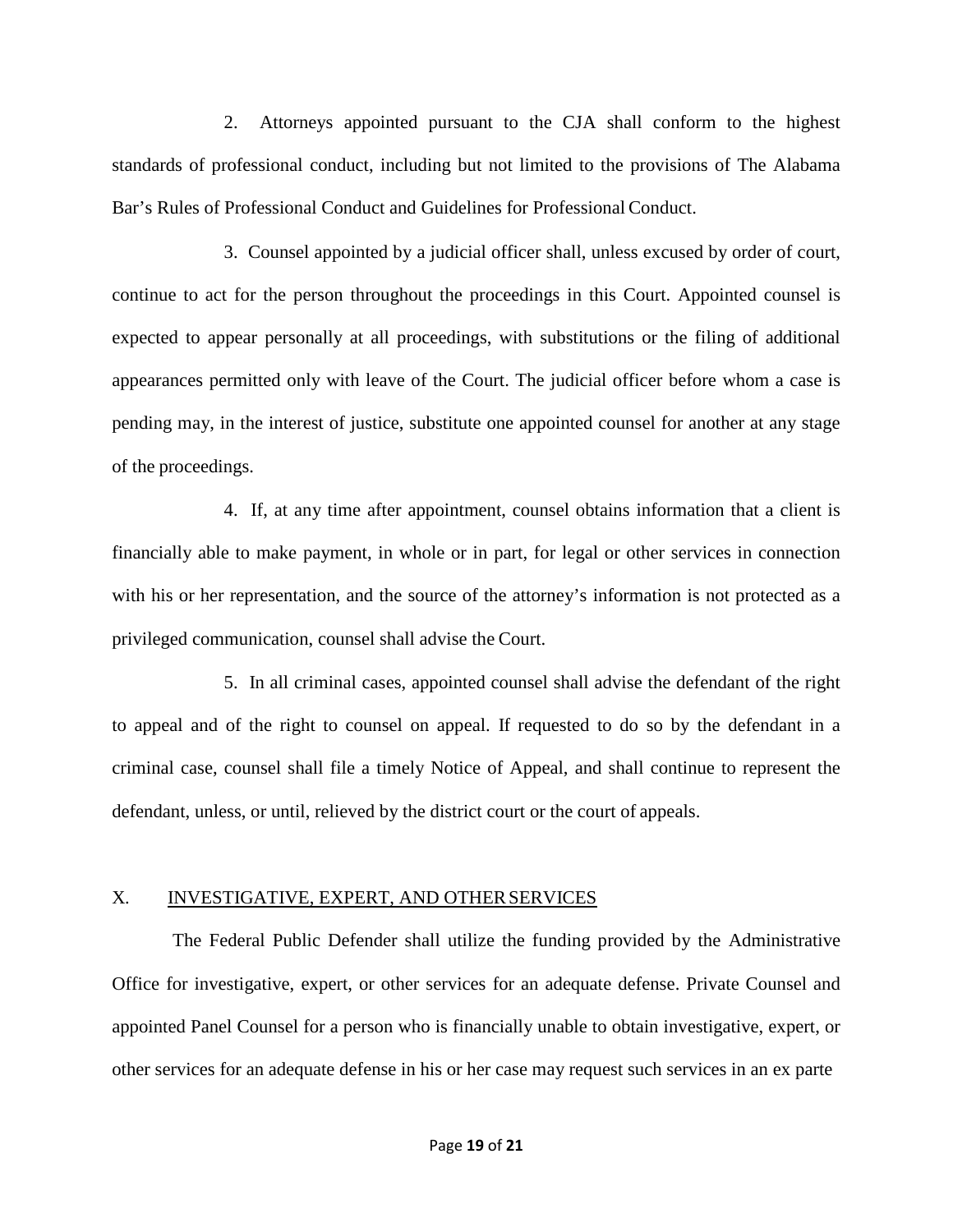application before a judicial officer, as provided in18 U.S.C. § 3006A(e)(1). Upon finding that the services are appropriate and that the person is financially unable to obtain them, the judicial officer shall authorize counsel to obtain such services. Appointed Panel counsel may obtain, subject to later judicial review, investigative, expert, or other services without prior authorization, pursuant to the dollar limitation set out in 18 U.S.C. § 3006A(e)(2). Counsel shall comply with all provisions regarding financial limitations and requests for services, as set forth in 18 U.S.C. § 3006A(e), and any guidelines or regulations approved by the Judicial Conference of the United States.

## XI. COMPENSATION

Payment of fees and expenses to panel counsel appointed under this Plan, and payment for investigative, expert, and other services incurred, shall be made in accordance with any statutory limitations and such rules, regulations, and guidelines as have been or may be prescribed from time to time by the Judicial Conference of the United States, and in accordance with the fiscal policies of the Administrative Office of the United States Courts. Neither the Office of the Federal Public Defender nor appointed CJA Panel counsel may request or accept any payment or promise of payment for assisting in the representation of a person, unless such payment is approved by order of court. Payment in excess of any maximum amount provided by statute or otherwise may be made for extended or complex representation, whenever the court in which the representation was rendered certifies that the amount of the excess payment is necessary to provide fair compensation, and the payment is approved by the Chief Judge of the Eleventh Circuit or the Chief Judge's designee.